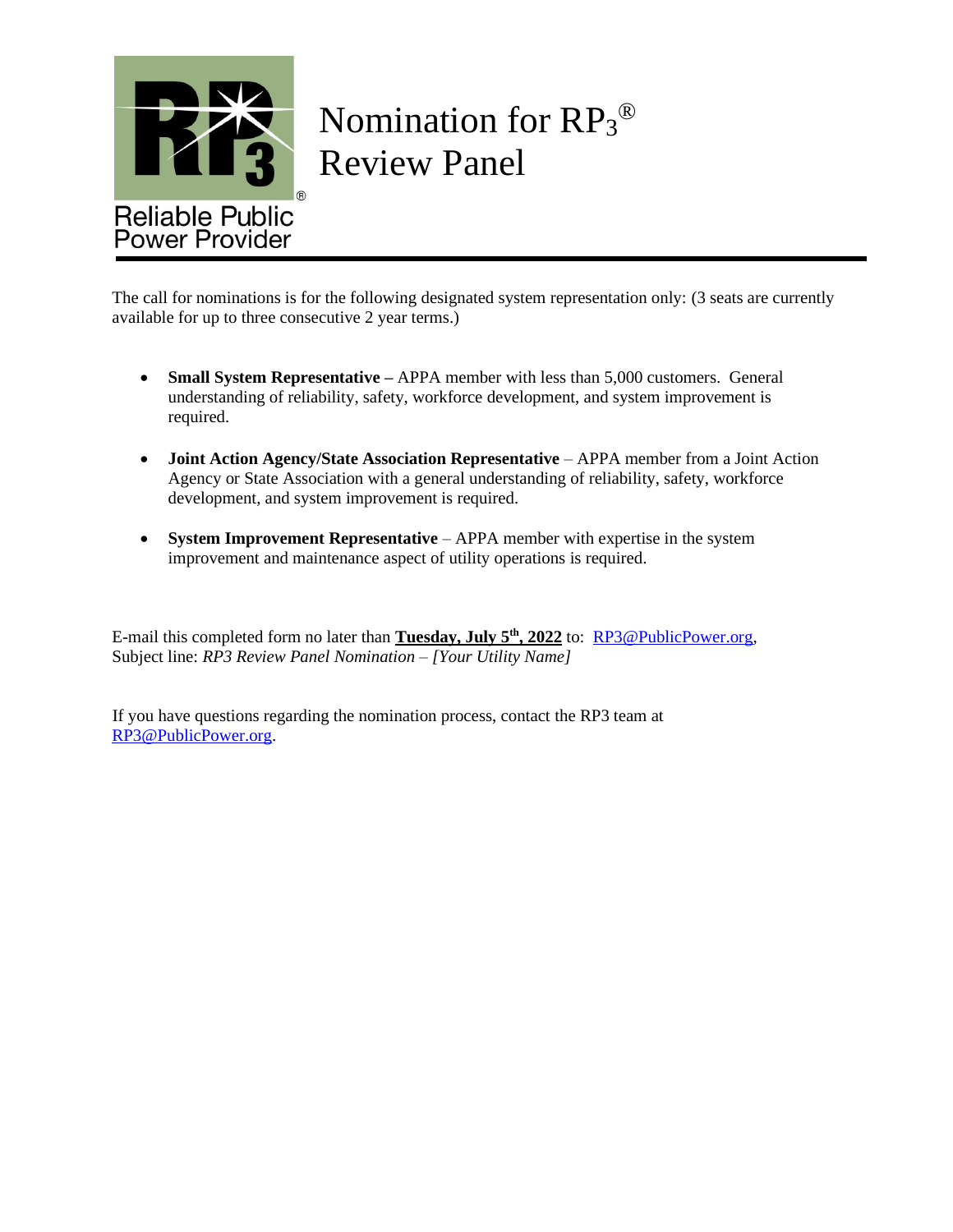

## Nomination for RP<sub>3</sub><sup>®</sup> Nomination rd

I nominate the following person for consideration (please print or type):

Please continue to the next page.